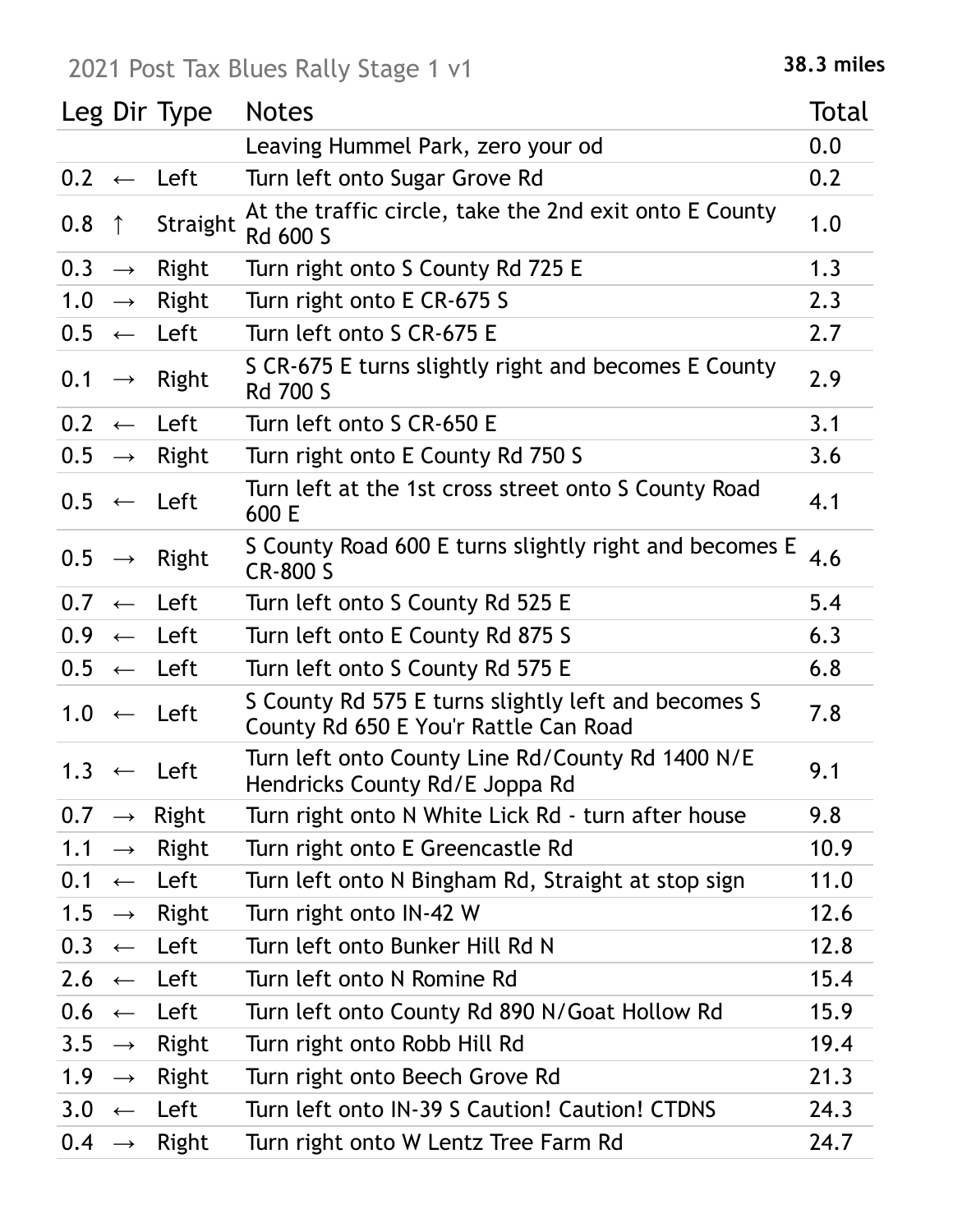|         | Leg Dir Type            | <b>Notes</b>                                                     | Total |
|---------|-------------------------|------------------------------------------------------------------|-------|
|         | $1.3 \leftarrow$ Left   | Turn left onto N Baltimore Rd/County Rd 300 W                    | 26.1  |
|         | $0.2 \rightarrow$ Right | Turn right onto N Baltimore Rd                                   | 26.2  |
|         | $1.3 \leftarrow$ Left   | Turn left onto IN-142 E                                          | 27.5  |
|         |                         | 1.8 1.8 Straight Continue across SR39 onto E Rob Hill Rd - CTDNS | 29.3  |
|         | $2.8 \leftarrow$ Left   | Turn left onto N Goat Hollow Rd                                  | 32.1  |
|         | 2.3 $\rightarrow$ Right | Turn right onto E Observatory Rd                                 | 34.5  |
|         | $2.0 \rightarrow$ Right | Turn right onto IN-67 S                                          | 36.5  |
|         | 1.7 $\rightarrow$ Right | Turn right onto Robb Hill Rd                                     | 38.2  |
| $0.0\,$ | $\leftarrow$ Left       | Turn left into Marathon Bio-brake time!                          | 38.2  |

Notes:

Park along outer edge at Marathon, double file to save space

Marathon locks the restrooms. Keys are located at the counter. Each restroom has two stalls, double-up if possible to keep the line moving!

Buy some refreshments, thank the Marathon Staff!

Have a zoom, zoom good time!

Rally Master: Aaron & Jill Workman

Ride With GPS · https://ridewithgps.com